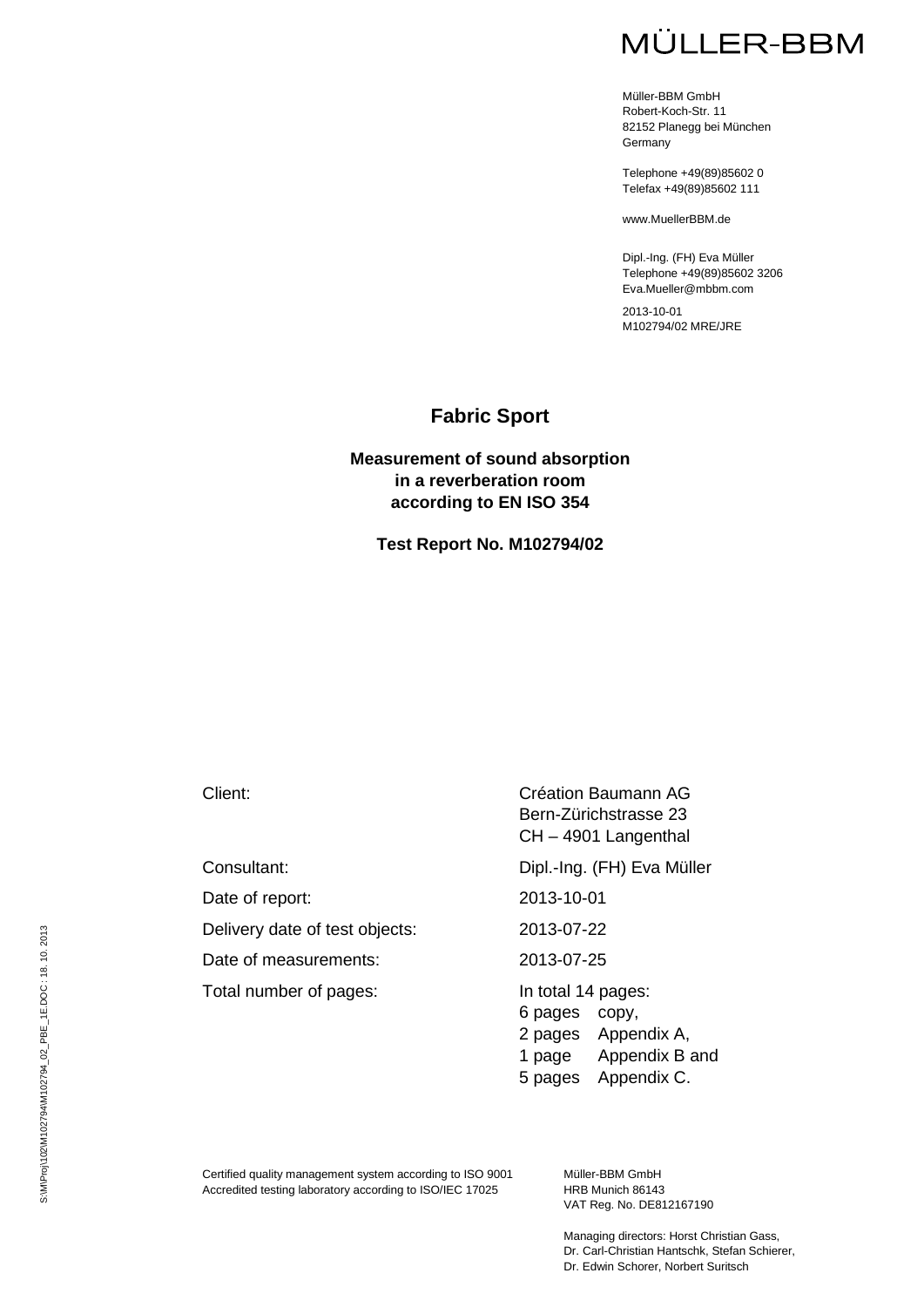# **Table of contents**

| 1            | <b>Task</b>                          | 3              |
|--------------|--------------------------------------|----------------|
| $\mathbf{2}$ | <b>Basis</b>                         | 3              |
| 3            | <b>Test object and test assembly</b> | 3              |
| 3.1          | Test object                          | 3              |
| 3.2          | Test assembly                        | $\overline{4}$ |
| 4            | <b>Execution of the measurements</b> | 5              |
| 5            | <b>Evaluation</b>                    | 5              |
| 6            | <b>Measurement results</b>           | 5              |
| 7            | <b>Remarks</b>                       | 6              |
|              |                                      |                |

| Appendix A: | <b>Test certificates</b>                                        |
|-------------|-----------------------------------------------------------------|
| Appendix B: | Photographs                                                     |
| Appendix C: | Description of test method,<br>test facility and test equipment |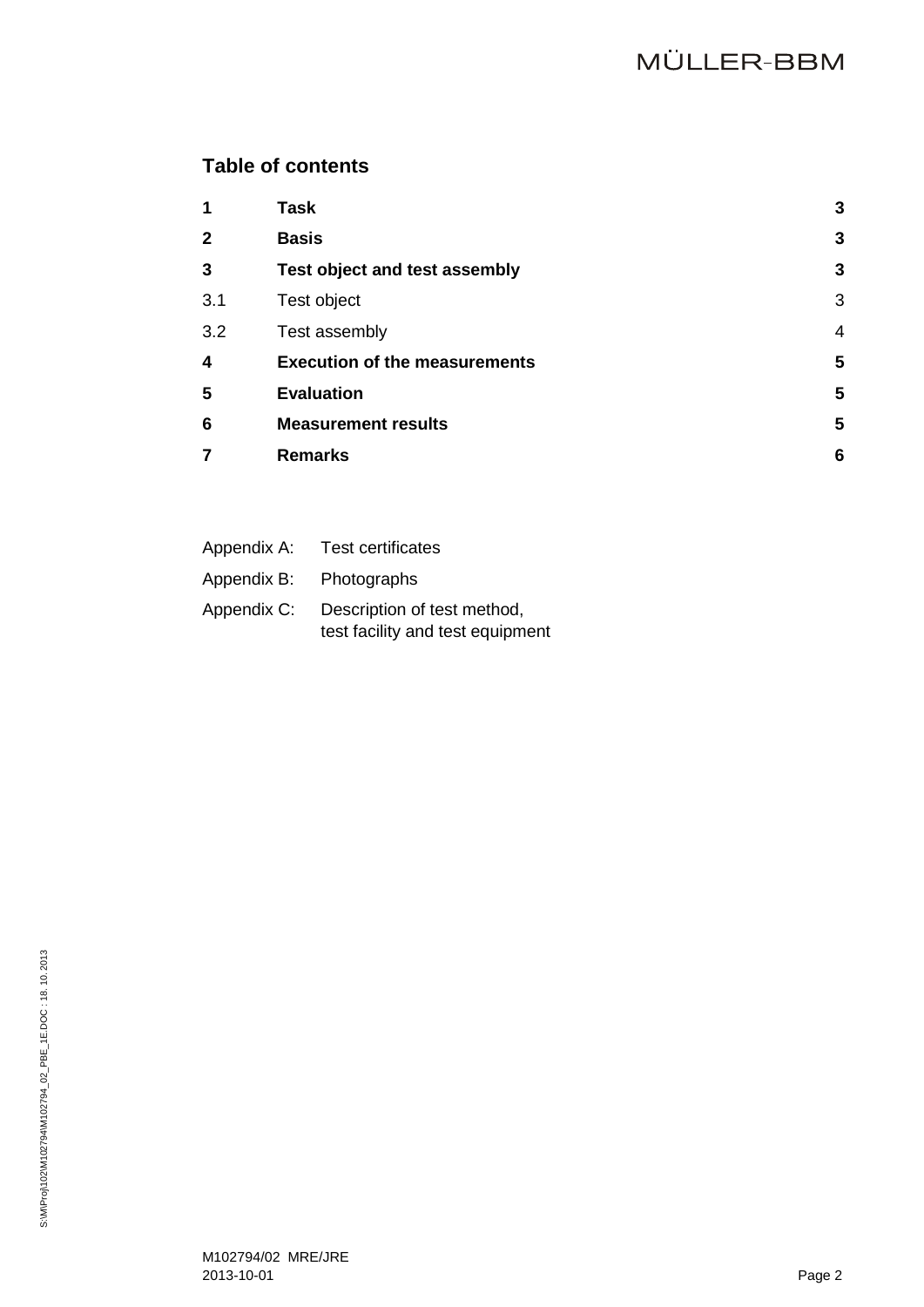### <span id="page-2-0"></span>**1 Task**

On behalf of the company Création Baumann AG, CH – 4901 Langenthal, the sound absorption of the fabric type Sport had to be measured according to EN ISO 354 [\[1\]](#page-2-4) in the reverberation room. The fabric was tested in a flat and a folded arrangement with a distance of 150 mm to the reflective wall.

### <span id="page-2-4"></span><span id="page-2-1"></span>**2 Basis**

This test report is based on the following documents:

- [1] EN ISO 354: Acoustics Measurement of sound absorption in a reverberation room. 2003-05
- <span id="page-2-6"></span>[2] EN ISO 11654: Acoustics – Sound absorbers for use in buildings – Rating of sound absorption. 1997-04
- <span id="page-2-8"></span>[3] ISO 9613-1: Acoustics; Attenuation of sound during propagation outdoors; part 1: calculation of the absorption of sound by the atmosphere. June 1993
- <span id="page-2-7"></span>[4] ASTM C 423-09a: Standard Test Method for Sound Absorption and Sound Absorption Coefficients by the Reverberation Room Method. Revision: 09a
- [5] EN 29053: Acoustics Materials for acoustical applications Determination of airflow resistance. March 1993

## <span id="page-2-5"></span><span id="page-2-2"></span>**3 Test object and test assembly**

### <span id="page-2-3"></span>**3.1 Test object**

The tested material is described by the manufacturer as follows:

- manufacturer Création Baumann
- type Sport
- material 70 % PLF, 30 % PL

The testing laboratory has measured as follows:

- $-t = 0.4$  mm
- air flow resistance acc. to EN 29053 [\[5\]:](#page-2-5)  $R_S = 808$  Pa⋅s/m
- area specific mass: *m''* = 256 g/m<sup>2</sup>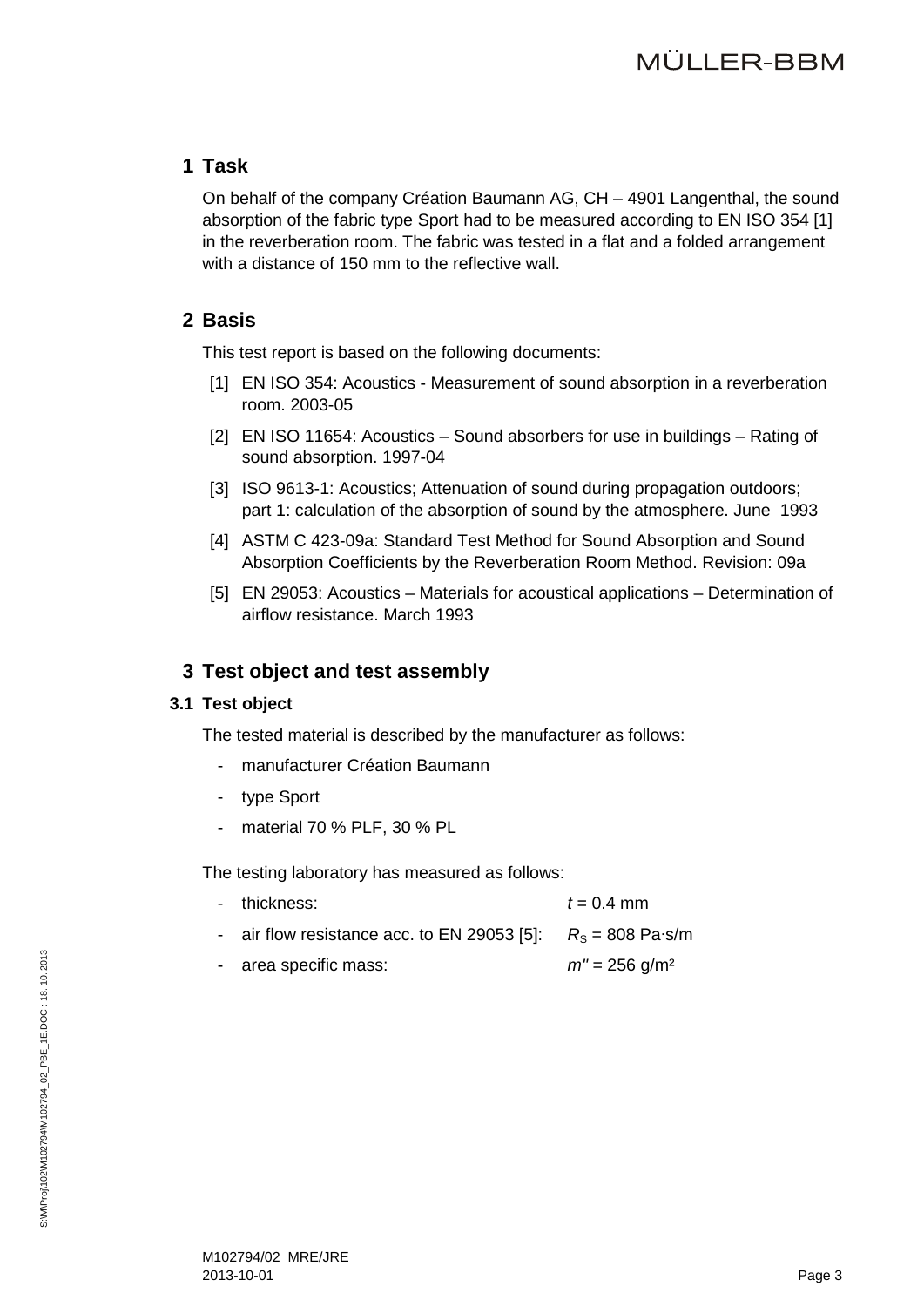#### <span id="page-3-0"></span>**3.2 Test assembly**

The installation of the test objects was carried out by employees of the test laboratory at the reverberation room of Müller-BBM. The test object was installed in a flat (G-150) and a folded arrangement.

The mounting details are as follows:

- mean distance to the wall 150 mm
- fixed directly underneath the ceiling, suspended from a metal rail, height 50 mm
- construction without enclosing frame
- fabric arranged with front side acc. to manufacturer's mark towards the reverberation room

The mounting details for the tested arrangements are as follows:

- a) flat arrangement G-150
	- mounting type G-150 according to EN ISO 354 [\[1\]](#page-2-4) section 6.2.1 and appendix B.5 of EN ISO 354 [\[1\]](#page-2-4)
	- arranged in two curtains (one curtain width x height =  $0.52$  m x 3.00 m, one curtain width x height =  $3.00 \text{ m}$  x  $3.00 \text{ m}$ ) overlapping approx. 20 mm
	- total dimensions of the test surface (starting at the lower border of the metal rail): width x height =  $3.50$  m x  $2.95$  m =  $10.33$  m<sup>2</sup>
- b) folded arrangement
	- 100 % folded
	- arranged in three curtains (one curtain width x height =  $1.03$  m x  $3.00$  m, two curtains width x height =  $3.00$  m x  $3.00$  m,) overlapping approx. 15 mm
	- total dimensions of the test surface (starting at the lower border of the metal rail): width x height =  $3.50$  m x  $2.95$  m =  $10.33$  m<sup>2</sup>

The photographs in Appendix B show details of the test arrangements.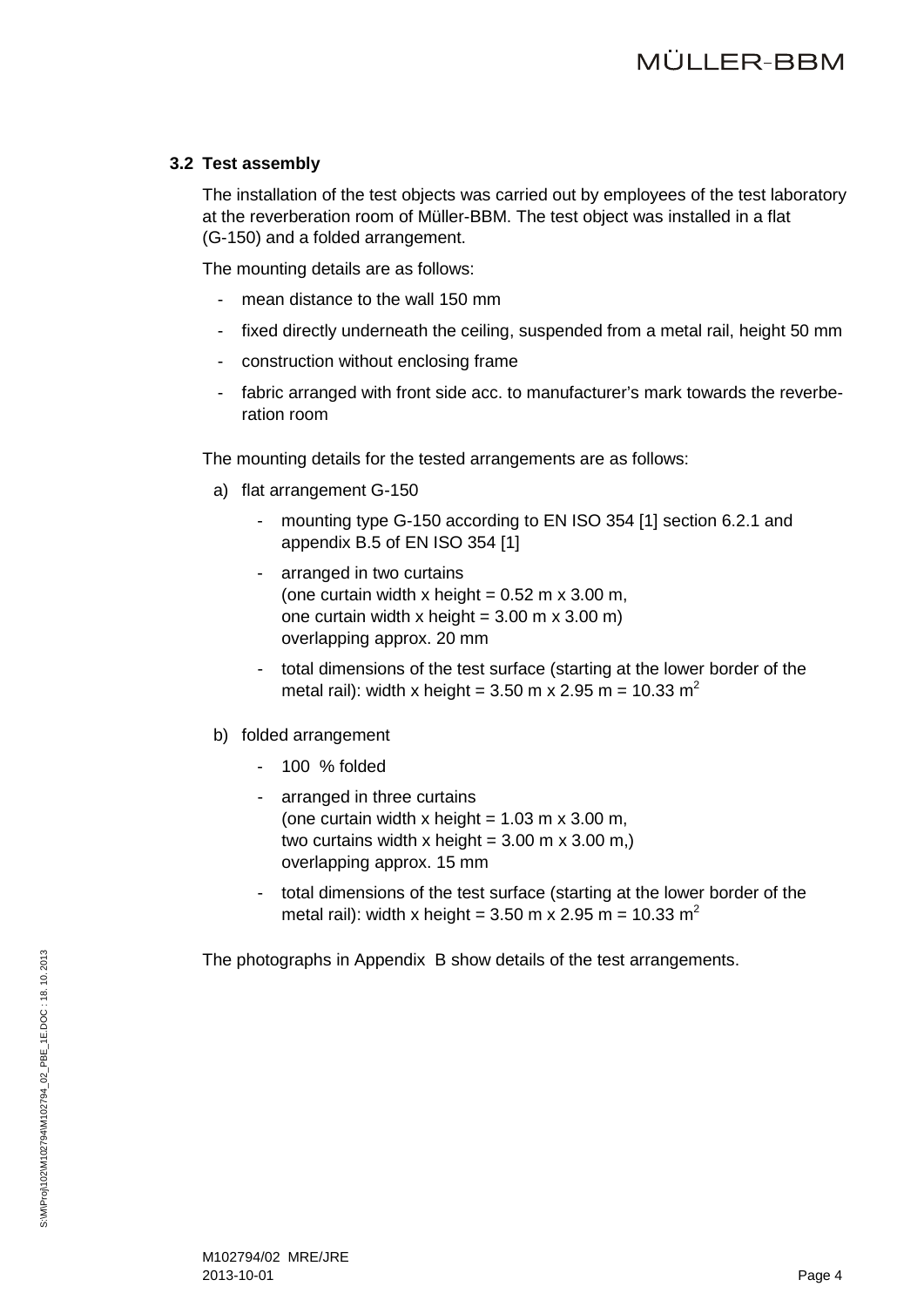### <span id="page-4-0"></span>**4 Execution of the measurements**

The measurements were executed and evaluated according to EN ISO 354 [\[1\].](#page-2-4)

The test procedure, the test stand and the test equipment used for the measurements are described in Appendix C.

## <span id="page-4-1"></span>**5 Evaluation**

The sound absorption coefficient  $\alpha_S$  was determined in one third-octave bands between 100 Hz and 5000 Hz according to EN ISO 354 [\[1\].](#page-2-4)

In addition to the sound absorption coefficients the following characteristic values were determined according to EN ISO 11654 [\[2\].](#page-2-6)

- Practical sound absorption coefficient  $\alpha_{p}$  in octave bands
- Weighted sound absorption coefficient  $\alpha_w$  as single value The weighted sound absorption coefficient  $\alpha_w$  is determined from the practical sound absorption coefficients  $\alpha_p$  in the octave bands of 250 Hz to 4000 Hz.

According to ASTM C 423-09a [\[4\]](#page-2-7) the following characteristic values were determined:

- noise reduction coefficient *NRC* as single value: Arithmetical mean value of the sound absorption coefficients in the four onethird-octave-bands 250 Hz, 500 Hz, 1000 Hz and 2000 Hz; mean value rounded to 0.05
- sound absorption average *SAA* as single value: Arithmetical mean value of the sound absorption coefficients in the twelve onethird-octave-bands between 250 Hz and 2500 Hz; mean value rounded to 0.01

## <span id="page-4-2"></span>**6 Measurement results**

The sound absorption coefficients  $\alpha_s$  in one third-octave bands, the practical sound absorption coefficients  $\alpha_{p}$  in octave bands and the single values  $\alpha_{w}$ , NRC and SAA are indicated in the test certificates in Appendix A.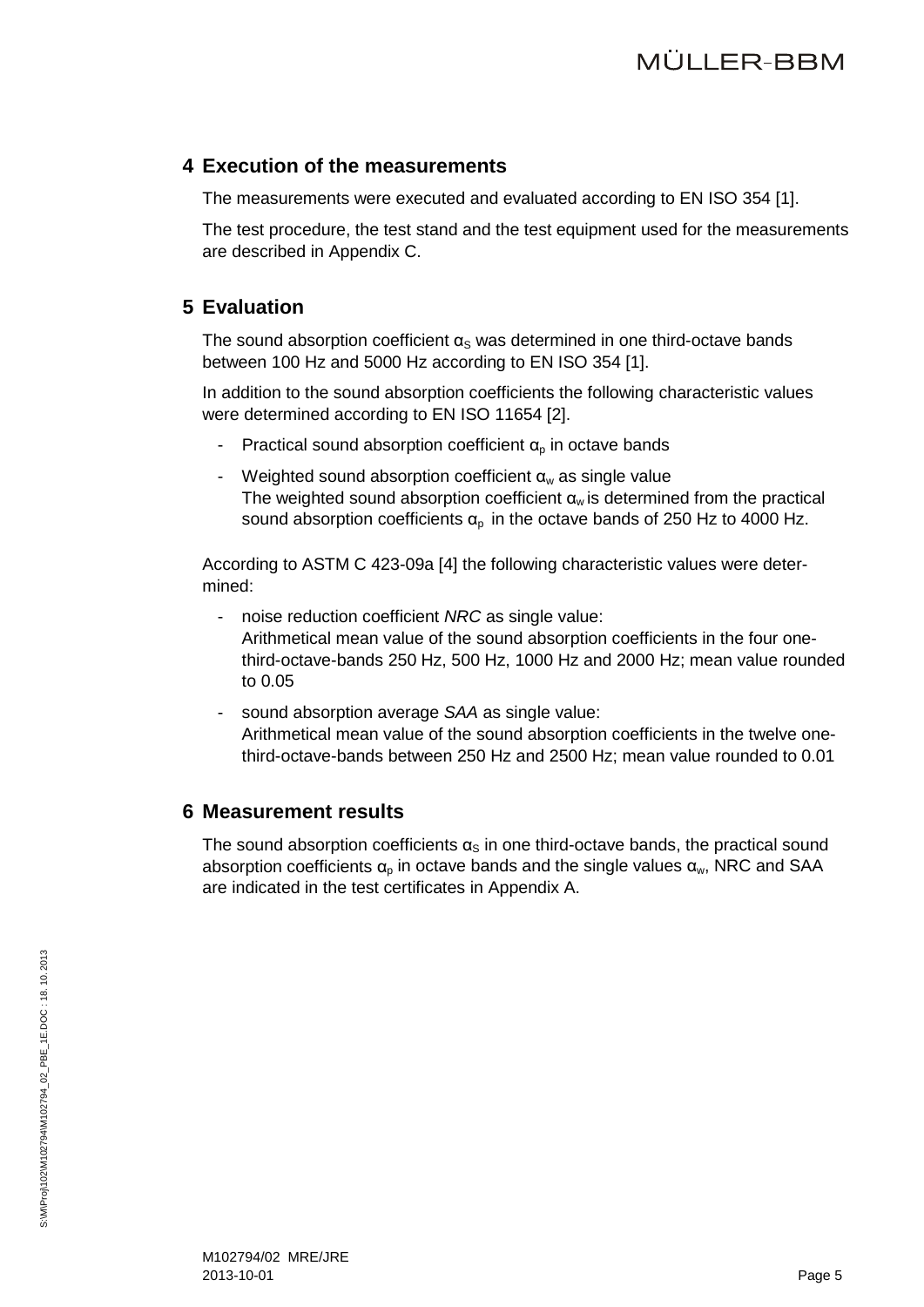### <span id="page-5-0"></span>**7 Remarks**

The determined test results only refer to the test specimens and prevailing conditions on the day of measurements.

This test report may only be published and copied as a whole including all of its appendixes. The publishing of extracts requires the prior written consent of Müller-BBM GmbH.

 $\mathcal{H}$ iller

Dipl.-Ing. (FH) Eva Müller **Philipp Meistring, M. Eng.** 

Ru. Muston



Durch die DAkkS Deutsche Akkreditierungsstelle GmbH nach DIN EN ISO/IEC 17025 akkreditiertes Prüflaboratorium. Die Akkreditierung gilt für die in der Urkunde aufgeführten Prüfverfahren.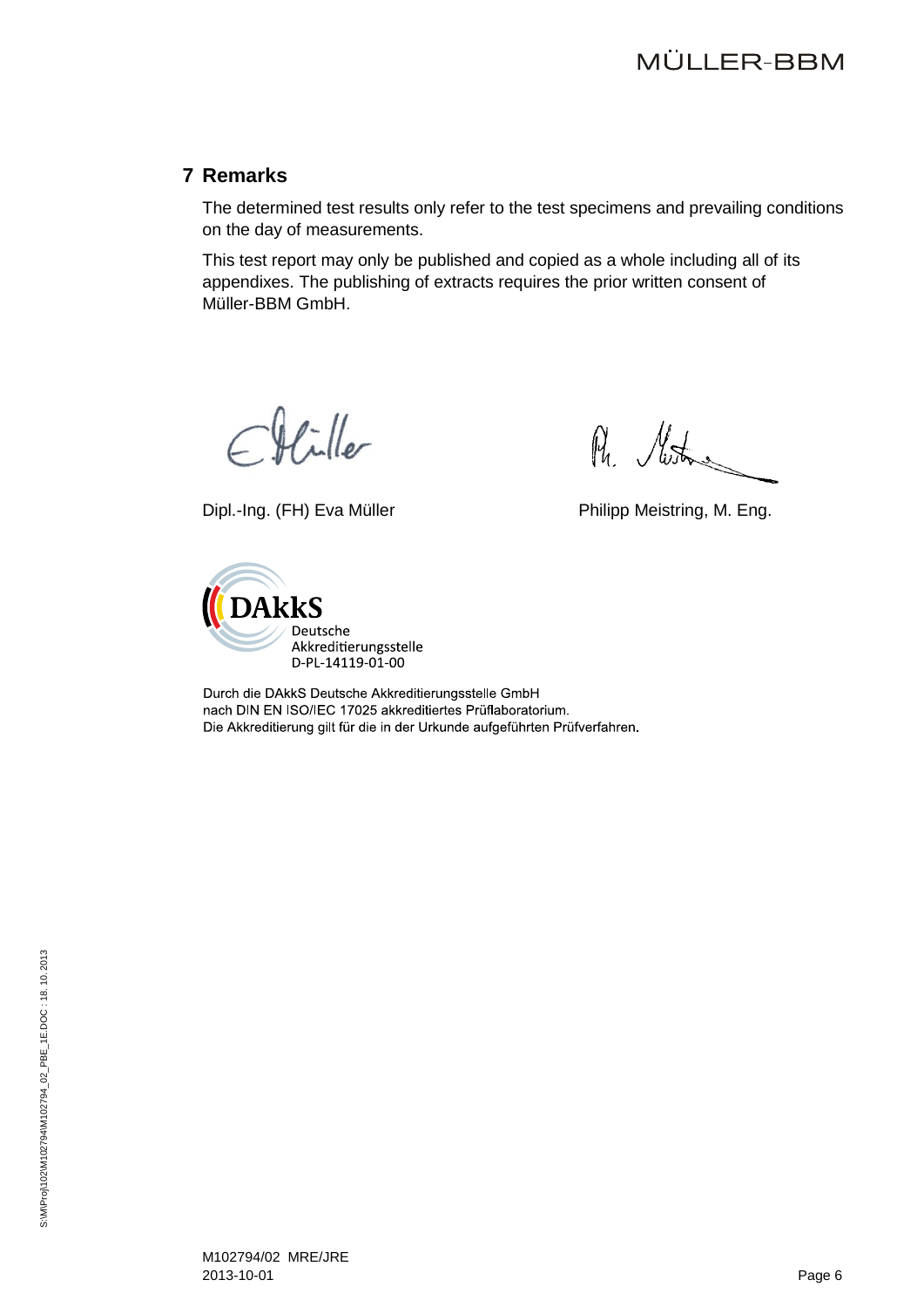# Sound absorption coefficient ISO 354 Measurement of sound absorption in reverberation rooms

| Client:<br>Test specimen:                                                                                                                                                                                                                                                                | Création Baumann AG                                                                                                                           | Bern-Zürichstrasse 23, CH - 4901 Langenthal                                       |               |             |                                  |                                                                                                                        |      |                |
|------------------------------------------------------------------------------------------------------------------------------------------------------------------------------------------------------------------------------------------------------------------------------------------|-----------------------------------------------------------------------------------------------------------------------------------------------|-----------------------------------------------------------------------------------|---------------|-------------|----------------------------------|------------------------------------------------------------------------------------------------------------------------|------|----------------|
| SPORT, flat arrangement<br><b>Mounting:</b><br>wall<br>• mounting type G-150 according to ISO 354<br>• total dimensions of the test surface: width x height = 3.50 m x 2.95 m.<br>• clear distance to the wall 150 mm<br>• flat arrangement<br>150<br>• arranged without enclosing frame |                                                                                                                                               |                                                                                   |               |             |                                  |                                                                                                                        |      |                |
| <b>Material details:</b>                                                                                                                                                                                                                                                                 | • single layer 70 % PLF, 30 % PL<br>test object<br>$\bullet$ thickness $t = 0.4$ mm<br>• area specific mass app. $m'' = 256$ g/m <sup>2</sup> |                                                                                   |               |             |                                  |                                                                                                                        |      |                |
| • air flow resistance: $R_s$ = 808 Pa s/m                                                                                                                                                                                                                                                |                                                                                                                                               |                                                                                   |               |             |                                  |                                                                                                                        |      |                |
|                                                                                                                                                                                                                                                                                          |                                                                                                                                               |                                                                                   |               |             |                                  |                                                                                                                        |      |                |
| Room: Reverberation Room<br>Volume: 199.60 m <sup>3</sup>                                                                                                                                                                                                                                |                                                                                                                                               |                                                                                   | $\theta$ [°C] | r. h. $[%]$ | $B$ [kPa]                        |                                                                                                                        |      |                |
| Size: 10.33 m <sup>2</sup>                                                                                                                                                                                                                                                               |                                                                                                                                               | without specimen                                                                  | 24.8          | 55.1        | 95.4                             |                                                                                                                        |      |                |
| Date of test: 2013-07-25                                                                                                                                                                                                                                                                 |                                                                                                                                               | with specimen                                                                     | 25.0          | 55.3        | 95.4                             |                                                                                                                        |      |                |
| Frequency<br>$\alpha_{\rm S}$<br>1/3 octave<br>[Hz]                                                                                                                                                                                                                                      | $\alpha_{\rm p}$<br>octave                                                                                                                    | 1.4                                                                               |               |             | -o- Sound absorption coefficient |                                                                                                                        |      |                |
| $-0.01$<br>$\circ$<br>100<br>125<br>0.05<br>$\circ$<br>$\circ$<br>0.07<br>160                                                                                                                                                                                                            | 0.05                                                                                                                                          | 1.2                                                                               |               |             |                                  |                                                                                                                        |      |                |
| 200<br>0.16<br>250<br>0.26<br>315<br>0.46                                                                                                                                                                                                                                                | 0.30                                                                                                                                          | Sound absorption coefficient as<br>1.0                                            |               |             |                                  |                                                                                                                        |      |                |
| 0.62<br>400<br>0.76<br>500<br>630<br>0.76                                                                                                                                                                                                                                                | 0.70                                                                                                                                          | 0.8                                                                               |               |             |                                  |                                                                                                                        |      |                |
| 0.74<br>800<br>1000<br>0.64<br>1250<br>0.65                                                                                                                                                                                                                                              | 0.70                                                                                                                                          | 0.6                                                                               |               |             |                                  |                                                                                                                        |      |                |
| 0.72<br>1600<br>2000<br>0.71<br>2500<br>0.72                                                                                                                                                                                                                                             | 0.70                                                                                                                                          | 0.4<br>0.2                                                                        |               |             |                                  |                                                                                                                        |      |                |
| 0.72<br>3150<br>0.72<br>4000<br>0.73<br>5000                                                                                                                                                                                                                                             | 0.70                                                                                                                                          | 0.0<br>125                                                                        |               | 250         | 500                              | 1000                                                                                                                   | 2000 | 4000           |
| • Equivalent sound absorption area less than 1.0 m <sup>2</sup><br>$\alpha_{\rm s}$ Sound absorption coefficient according to ISO 354                                                                                                                                                    |                                                                                                                                               | $\alpha_{\text{p}}$ Practical sound absorption coefficient according to ISO 11654 |               |             |                                  |                                                                                                                        |      | Frequency f/Hz |
|                                                                                                                                                                                                                                                                                          | Rating according to ISO 11654:<br>Weighted sound absorption coefficient<br>$\alpha_w = 0.60$<br>Sound absorption class: C                     |                                                                                   |               |             |                                  | Rating according to ASTM C423:<br><b>Noise Reduction Coefficient NRC = 0,60</b><br>Sound Absorption Average SAA = 0,60 |      |                |
| Planegg, 2013-10-01<br>Appendix A<br>MÜLLER-BBM<br>No. of test report M10 2794/2<br>Page 1                                                                                                                                                                                               |                                                                                                                                               |                                                                                   |               |             |                                  |                                                                                                                        |      |                |

Bau4(v1,6,0,0) - R:\BAU\Pruefst\Bau4Data\102\102794\2013-07-25\102794\_2013-07-25\_12.mb4: 18.10.2013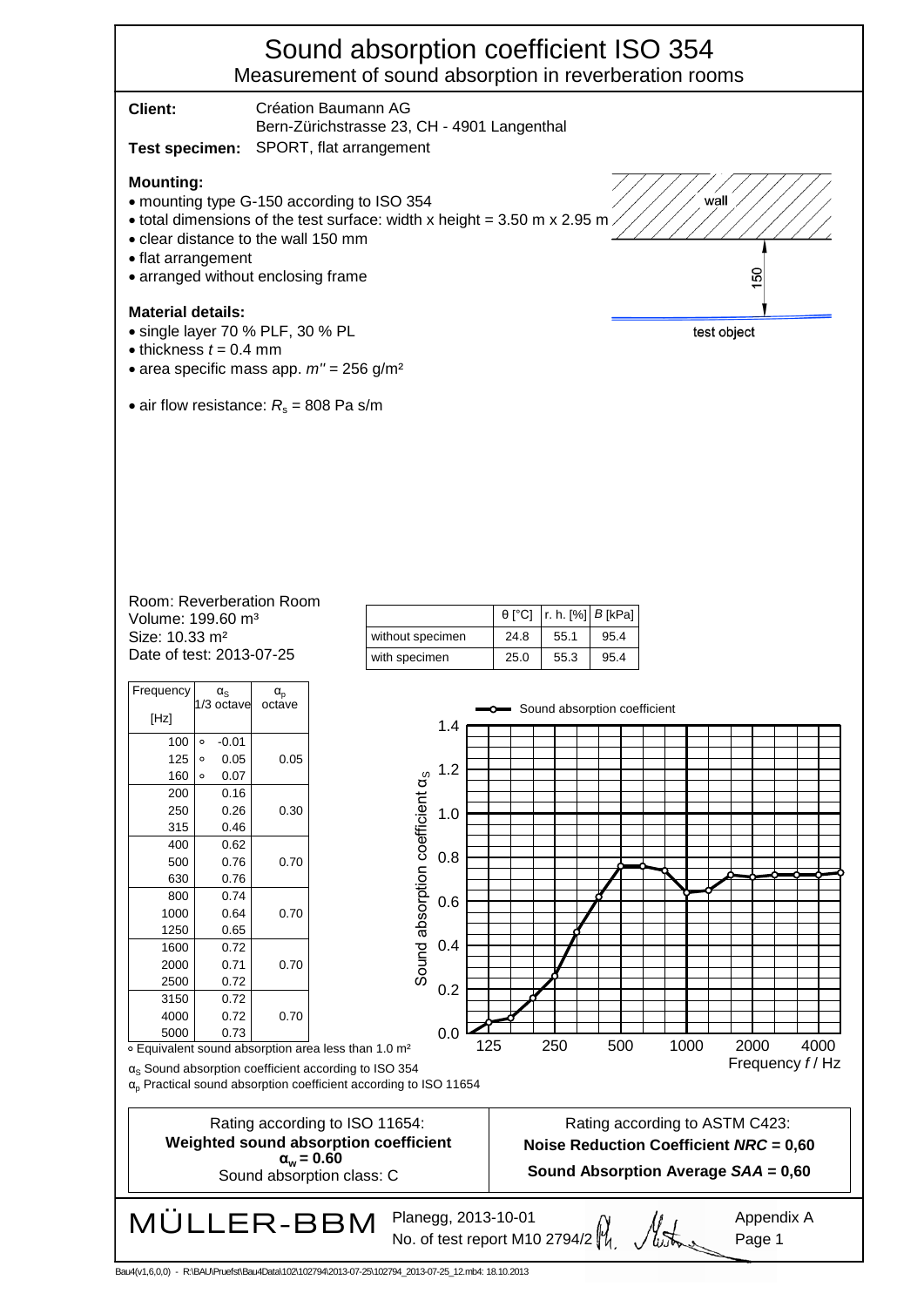# Sound absorption coefficient ISO 354 Measurement of sound absorption in reverberation rooms

| Client:                                                                                          | Création Baumann AG<br>Bern-Zürichstrasse 23, CH - 4901 Langenthal                                                                                           |             |
|--------------------------------------------------------------------------------------------------|--------------------------------------------------------------------------------------------------------------------------------------------------------------|-------------|
| Test specimen:                                                                                   | SPORT, folded arrangement                                                                                                                                    |             |
| <b>Mounting:</b><br>• folded arrangement (100 %)                                                 | • mean distance to the wall 150 mm<br>$\bullet$ total dimensions of the test surface: width x height = 3.50 m x 2.95 m<br>• arranged without enclosing frame | wall<br>ន   |
| <b>Material details:</b><br>• single layer 70 % PLF, 30 % PL<br>$\bullet$ thickness $t = 0.4$ mm | • area specific mass app. $m'' = 256$ g/m <sup>2</sup>                                                                                                       |             |
|                                                                                                  | • air flow resistance: $R_s$ = 808 Pa s/m                                                                                                                    | test object |
|                                                                                                  |                                                                                                                                                              |             |

#### Date of test: 2013-07-25. Size: 10.33 m² Volume: 199.60 m³ Room: Reverberation Room

| Frequency                               | $\alpha_{\rm S}$ | $\alpha_{\rm p}$ |  |
|-----------------------------------------|------------------|------------------|--|
| [Hz]                                    | 1/3 octave       | octave           |  |
| 100                                     | 0.02<br>$\circ$  |                  |  |
| 125                                     | 0.10             | 0.10             |  |
| 160                                     | 0.16             |                  |  |
| 200                                     | 0.35             |                  |  |
| 250                                     | 0.44             | 0.50             |  |
| 315                                     | 0.69             |                  |  |
| 400                                     | 0.89             |                  |  |
| 500                                     | 1.00             | 0.95             |  |
| 630                                     | 0.98             |                  |  |
| 800                                     | 1.06             |                  |  |
| 1000                                    | 1.08             | 1.00             |  |
| 1250                                    | 0.99             |                  |  |
| 1600                                    | 0.96             |                  |  |
| 2000                                    | 0.98             | 1.00             |  |
| 2500                                    | 0.99             |                  |  |
| 3150                                    | 0.99             |                  |  |
| 4000                                    | 0.99             | 1.00             |  |
| 5000                                    | 1.01             |                  |  |
| ○ Equivalent sound absorption area less |                  |                  |  |
|                                         |                  |                  |  |

|                  |      | $\theta$ [°C]  r. h. [%]   B [kPa] |      |
|------------------|------|------------------------------------|------|
| without specimen | 24.8 | 55.1                               | 95.4 |
| with specimen    | 25.0 | 55.4                               | 95.4 |

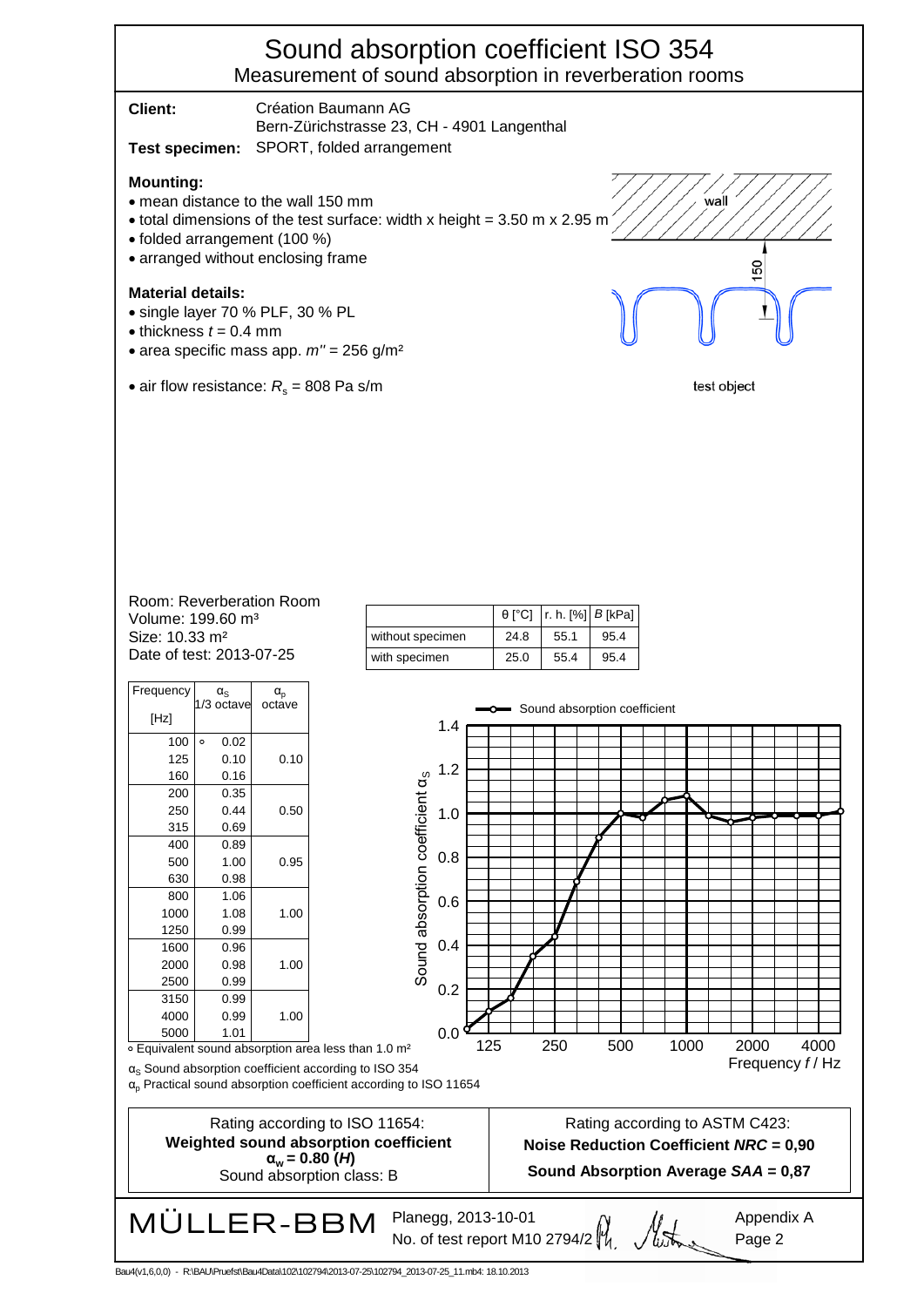# MÜLLER-BBM

# **Sport, Création Baumann**



Figure B1. Flat arrangement: test object mounted in the reverberation room.



Figure B2. Folded arrangement: test object mounted in the reverberation room.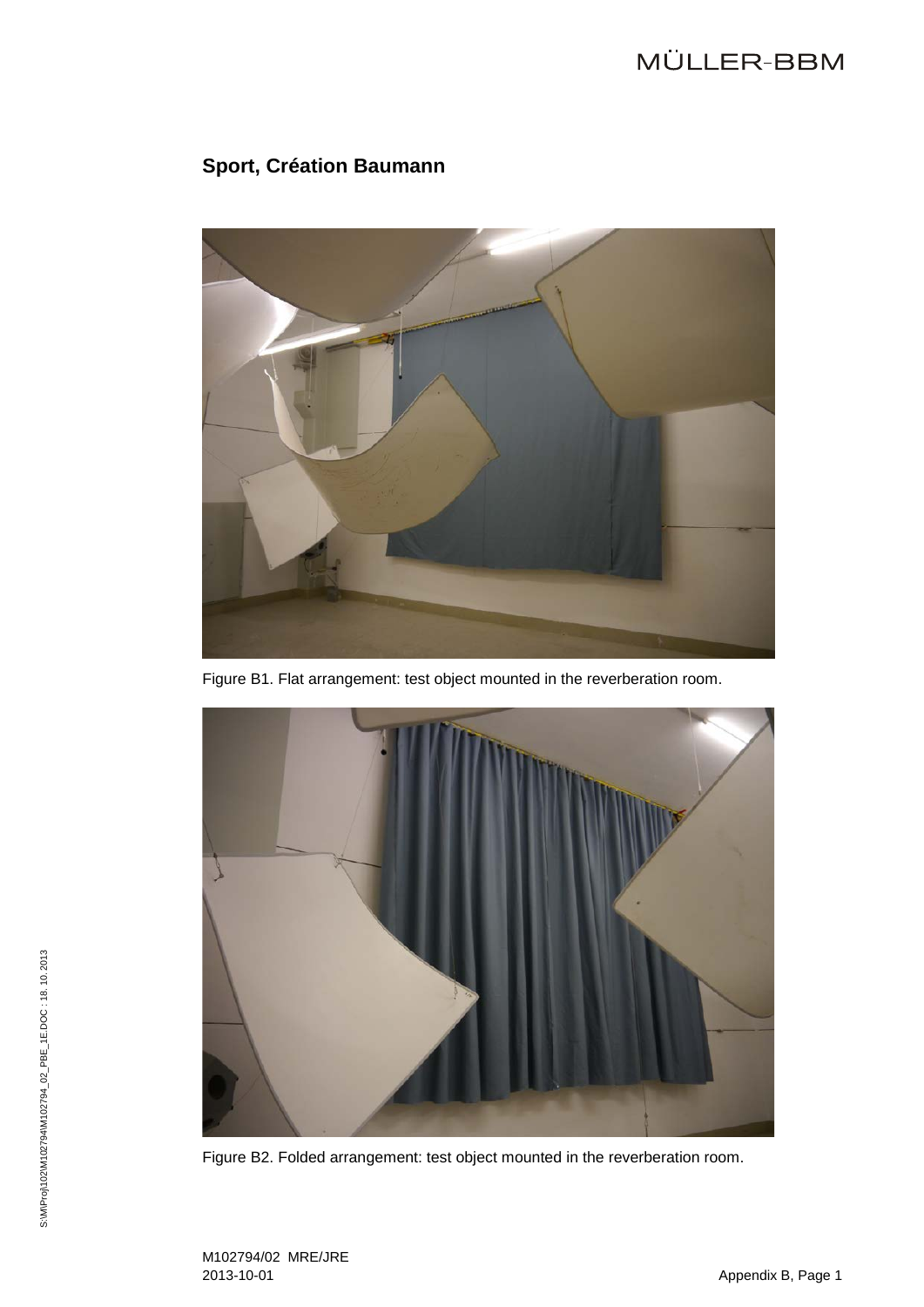### **Description of the test procedure for the determination of the sound absorption in a reverberation room**

### **1 Measurand**

The sound absorption coefficient  $\alpha$  of the test object was determined. For this purpose the mean value of the reverberation time in the reverberation room with and without the test object was measured. The sound absorption coefficient was calculated using the following equation:

$$
\alpha_{S} = \frac{A_{T}}{S}
$$
\n
$$
A_{T} = 55.3 \text{ V} \left( \frac{1}{c_{2}T_{2}} - \frac{1}{c_{1}T_{1}} \right) - 4 \text{ V} (m_{2} - m_{1})
$$

With:

- $\alpha_s$  sound absorption coefficient:
- $A<sub>T</sub>$  equivalent sound absorption area of the test object in m<sup>2</sup>;
- S area covered by the test object in  $m^2$ ;
- V volume of the reverberation room in  $m^3$ ;
- *c*<sup>1</sup> propagation speed of sound in air in the reverberation room without test object in m/s;
- *c*<sup>2</sup> propagation speed of sound in air in the reverberation room with test object in m/s;
- $T_1$  reverberation time in the reverberation room without test object in s;
- $T_2$  reverberation time in the reverberation room with test object in s;
- $m_1$  power attenuation coefficient in the reverberation room without test object in m<sup>-1</sup>;
- $m_2$  power attenuation coefficient in the reverberation room with test object in m<sup>-1</sup>.

The different dissipation during the sound propagation in the air was taken into account according to paragraph 8.1.2 of EN ISO 354 [\[1\].](#page-2-4) The dissipation was calculated according to ISO 9613-1 [\[3\].](#page-2-8) The climatic conditions during the measurements are indicated in the test certificates.

Information on the repeatability and reproducibility of the test procedure are given in EN ISO 354 [\[1\].](#page-2-4)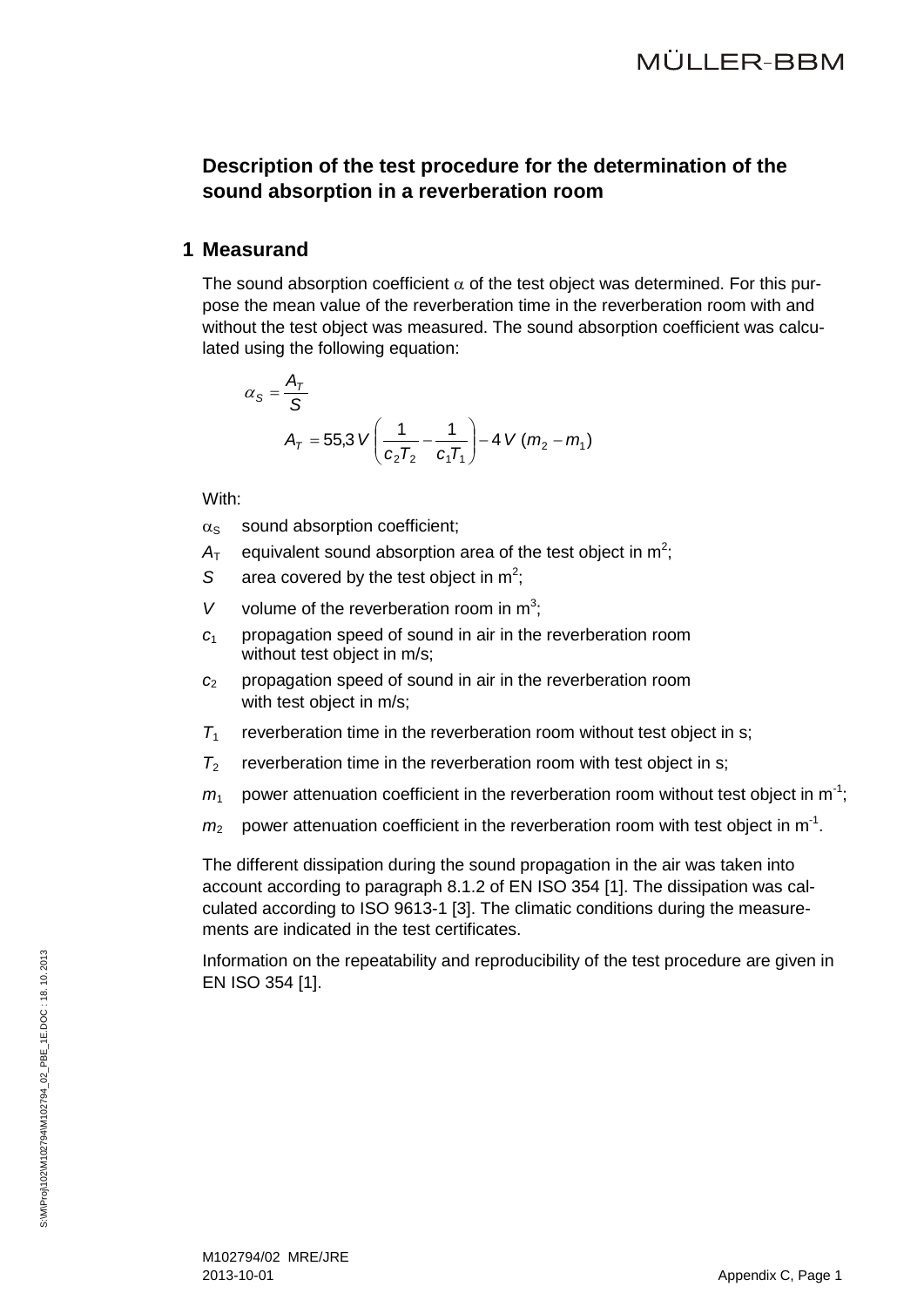### **2 Test procedure**

### **2.1 Description of the reverberation room**

The reverberation room complies with the requirements according to EN ISO 354 [\[1\].](#page-2-4)

The reverberation room has a volume of  $V = 199.6$  m<sup>3</sup> and a surface of S = 216 m<sup>2</sup>.

Six omni-directional microphones and four loudspeakers were installed in the reverberation room.

In order to improve the diffusivity, six composite sheet metal boards dimensioned 1.2 m x 2.4 m and six composite sheet metal boards dimensioned 1.2 m x 1.2 m were suspended curved and irregularly.

Figure C1 shows the drawings of the reverberation room.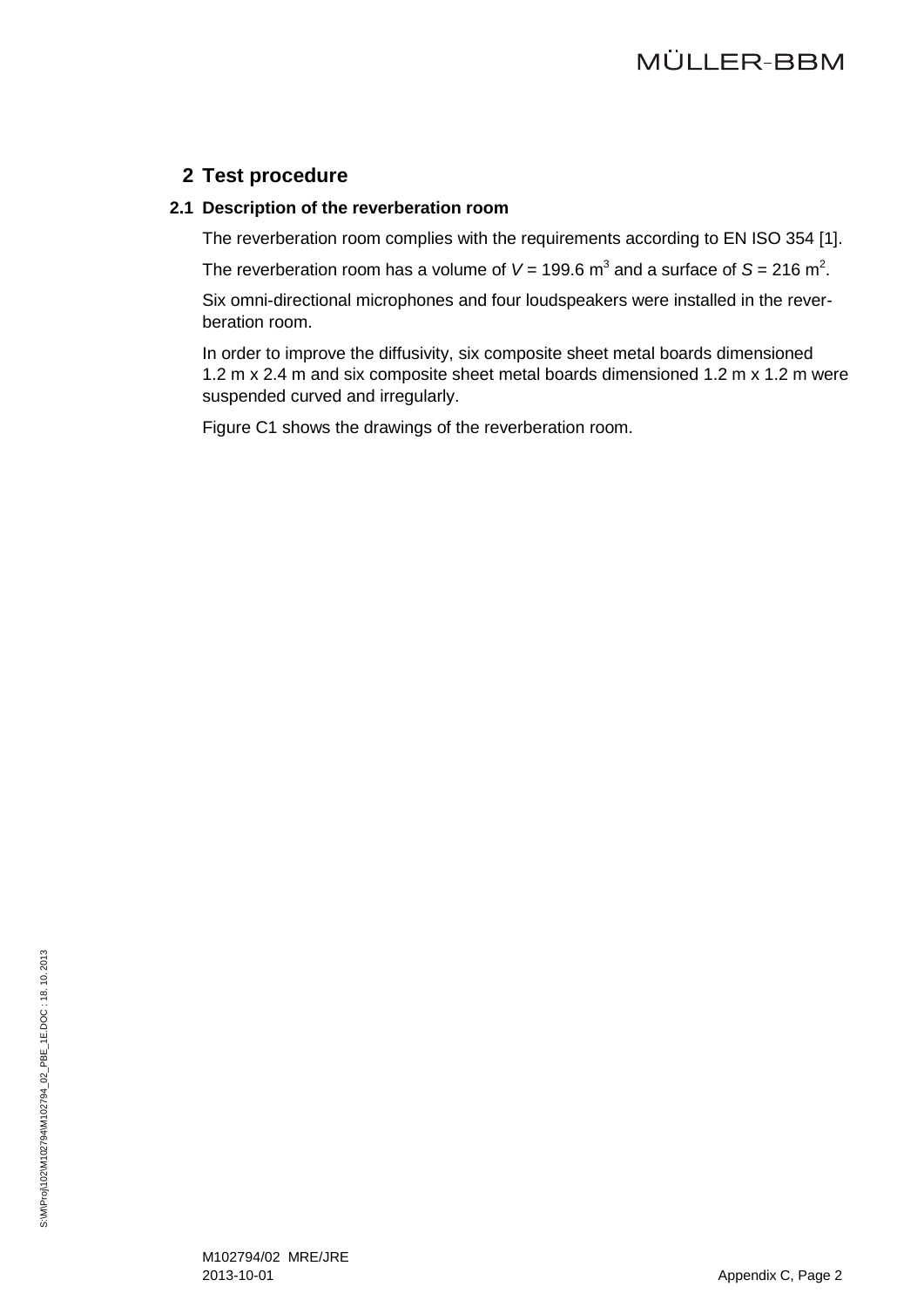# MÜLLER-BBM



Figure C1. Plan view and sections of the reverberation room .

M102794/02 MRE/JRE 2013 -10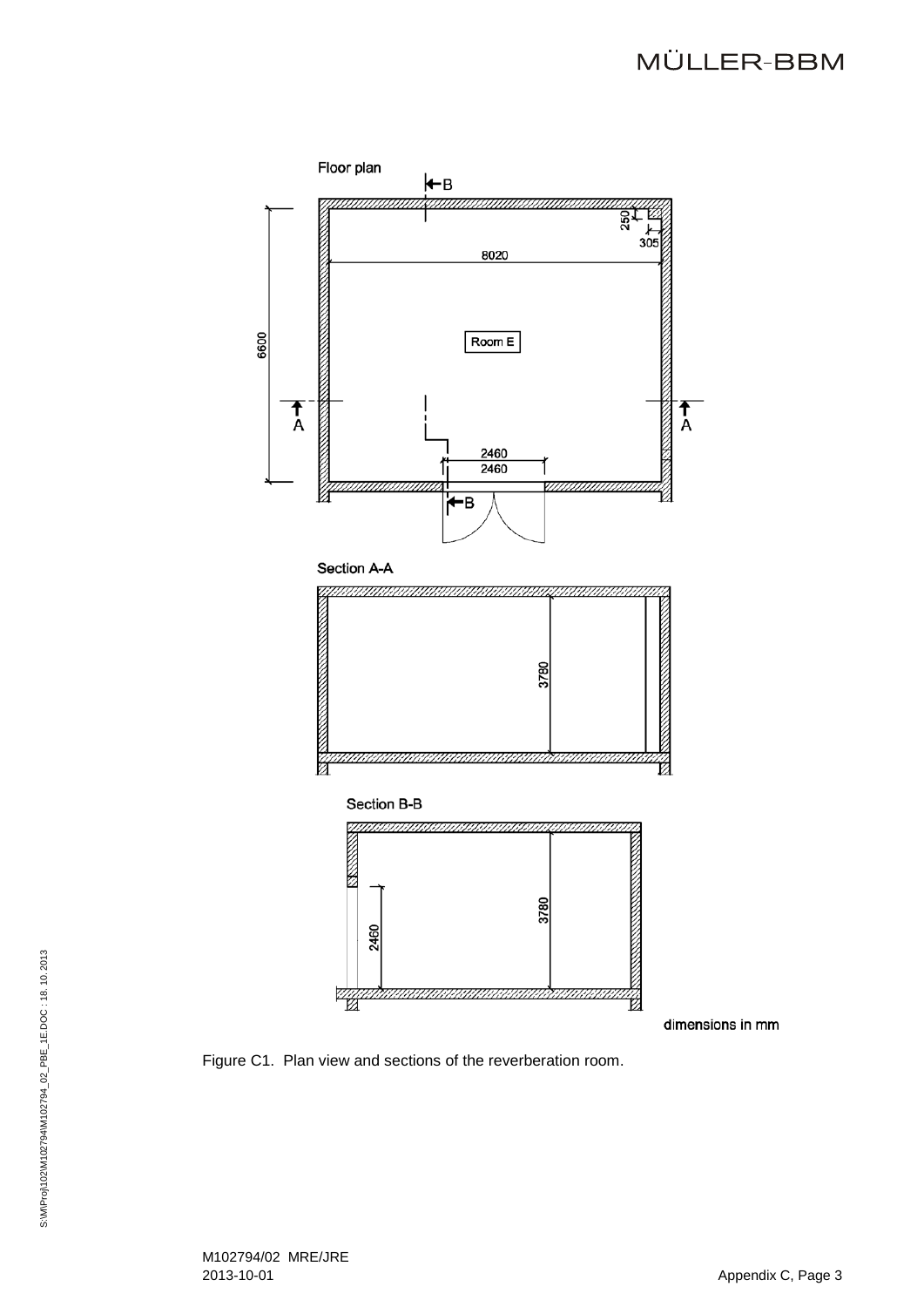### **2.2 Measurement of reverberation time**

The determination of the impulse responses were carried out according to the indirect method. In all tests, a sinusoidal sweep with pink noise spectrum was used as test signal. In the reverberation room with and without test objects each 24 independent combinations of loudspeakers and microphones were measured. The reverberation time was evaluated according to EN ISO 354 [\[1\],](#page-2-4) using a linear regression for the calculation of the reverberation time  $T_{20}$  from the level of the backward integrated impulse response.

The determined reverberation times in the reverberation room with and without test object are indicated in Table C1.

|                    | Reverberation time T in s |                          |                       |  |
|--------------------|---------------------------|--------------------------|-----------------------|--|
| frequency<br>in Hz | $T_1$ (without            | $T_2$ (with test object) |                       |  |
|                    | test object)              | Appendix A,<br>page 1    | Appendix A,<br>page 2 |  |
| 100                | 4.98                      | 5.03                     | 4.80                  |  |
| 125                | 5.24                      | 4.86                     | 4.46                  |  |
| 160                | 5.06                      | 4.52                     | 4.04                  |  |
| 200                | 5.80                      | 4.44                     | 3.49                  |  |
| 250                | 5.29                      | 3.68                     | 3.01                  |  |
| 315                | 5.09                      | 2.90                     | 2.38                  |  |
| 400                | 5.35                      | 2.57                     | 2.11                  |  |
| 500                | 5.23                      | 2.28                     | 1.94                  |  |
| 630                | 5.06                      | 2.25                     | 1.94                  |  |
| 800                | 4.81                      | 2.23                     | 1.82                  |  |
| 1000               | 5.11                      | 2.48                     | 1.83                  |  |
| 1250               | 5.22                      | 2.49                     | 1.96                  |  |
| 1600               | 5.24                      | 2.35                     | 1.99                  |  |
| 2000               | 4.91                      | 2.31                     | 1.92                  |  |
| 2500               | 4.38                      | 2.17                     | 1.82                  |  |
| 3150               | 3.66                      | 1.97                     | 1.68                  |  |
| 4000               | 2.96                      | 1.75                     | 1.52                  |  |
| 5000               | 2.40                      | 1.54                     | 1.35                  |  |

Table C1. Reverberation times.